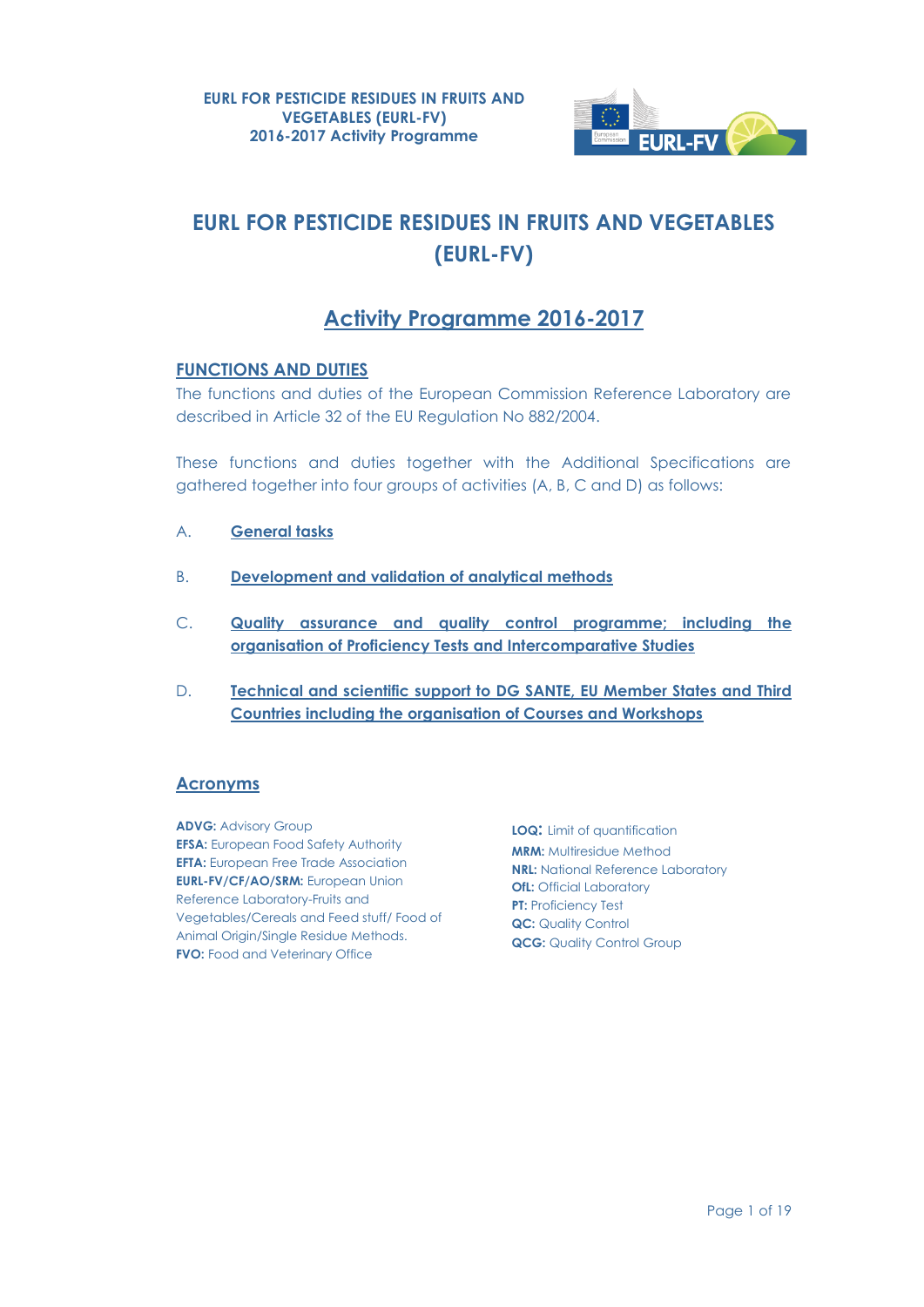

### **2016-2017 Activity Programme.**

The four groups of activities mentioned above are developed into different tasks distributed as follows:

### **A - GENERAL TASKS.**

### **A1. Management of administrative duties**

Follow-up tasks:

- Continue oversight by the EURL-FV responsible personnel, controlling and reporting upon all the activities of the work programme, ensuring that they are executed at the right time and in the correct way and their adequate dissemination in the NRL and OfLs network. In addition, the proper allocation of the budget is ensured by the EURL-FV-responsible personnel in collaboration with the corresponding administrative public officer from the University of Almeria.

- Identification of analytical difficulties or sources of errors in the OfL network for an optimized development of the activities B and C.

### **A2. EURL-FV web page**.

The dedicated webpage "EURL for Fruits and Vegetables":

<http://www.eurl-pesticides.eu/docs/public/home.asp?LabID=500&Lang=EN> located at the EURLs common website [\(http://www.eurl-pesticides.eu\)](http://www.eurl-pesticides.eu/), designed to support dissemination of information and network activities, is continuously updated. It represents the main source of information exchange between the EURLs and the NRLs as well as with other official EU and third countries laboratories. The EURL-FV website holds information about the activities and events carried out by the EURL-FV as well as available published reports and scientific papers (from January to September the FV website has received more than 14000 visits). It also holds forms, sheets and other documents ready to fill out on-line, thus facilitating management tasks and quality monitoring as well as direct links to other relevant websites. Constant collaboration between the EURL-FV and the EURL website management is necessary.

Furthermore, the website aids contacts (via specific links) between laboratory researchers and experts providing a valuable tool for dissemination. The website includes different sections, corresponding to the activities of the EURL: Proficiency Tests, Workshops, Services, The EURL-FV Network, AQC Panel and Library.

- Forms and related NRLs and OfLs documentation to conduct the 2016-2017 EUPTs will be uploaded onto specific web pages designed by the EURL-FV and linked to the EUPT-FV area.

- Information and main presentations of the webinars to be organized in 2016- 2017 (see activity D6) will be included into the Workshop topic: EURL-WEBINARS:

[http://www.eurl-pesticides.eu/docs/public/tmplt\\_article.asp?LabID=500&CntID=933&Theme\\_ID=1&Pdf=False&Lang=EN](http://www.eurl-pesticides.eu/docs/public/tmplt_article.asp?LabID=500&CntID=933&Theme_ID=1&Pdf=False&Lang=EN)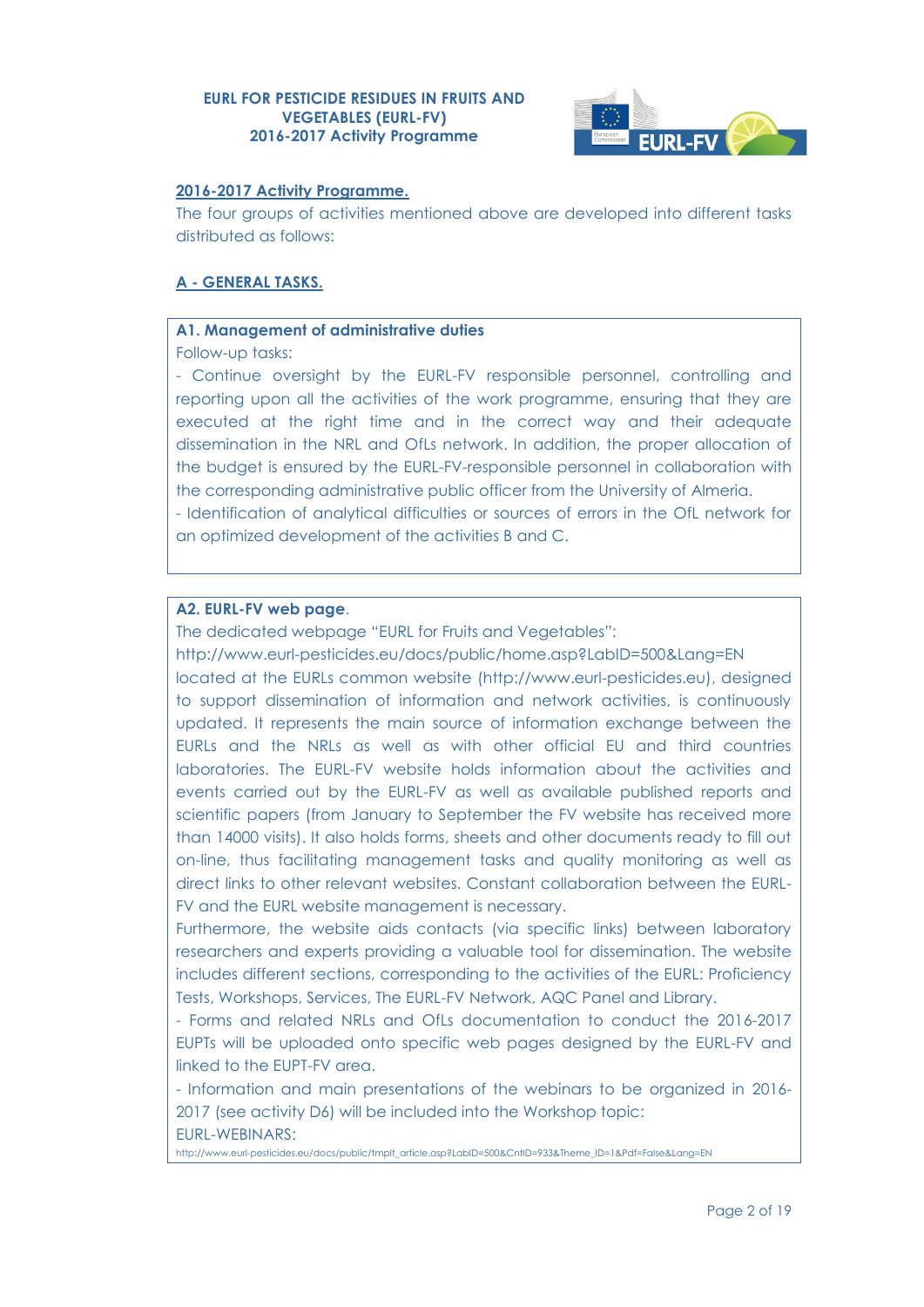

- Access to the AQC Panel topic in the main EURL website and in our specific area will allow laboratories to consult the "Method Validation and Quality Control Procedures for Pesticide Residues Analysis in Food and Feed" (SANTE/11945/2015). The site will allow constant feedback from the laboratories, so it will be useful in collecting information or suggestions from laboratories on the future revisions of the document. Another tool available about this topic is the Conversion factors elearning, this e-learning site offers a very useful tool to aid familiarization with the conversion factor calculus: [www.eupt.es/e-learning.](http://www.eupt.es/e-learning/)

- The results of the scientific activities developed by the EURL-FV will be published as technical or scientific documents, and the most relevant will be disseminated in the EURL-FV website [\(www.eurl-pesticides.eu\)](http://www.eurl-pesticides.eu/) through the Library topic making them available for OfLs and members of the scientific community (more than 4000 entries were received in those sections from January to September 2015). Last publications Link:

[http://www.eurl-pesticides.eu/docs/public/tmplt\\_article.asp?LabID=500&CntID=665&Theme\\_ID=1&Pdf=False&Lang=EN](http://www.eurl-pesticides.eu/docs/public/tmplt_article.asp?LabID=500&CntID=665&Theme_ID=1&Pdf=False&Lang=EN) List of methods Link:

[http://www.eurl-pesticides.eu/docs/public/tmplt\\_article.asp?LabID=500&CntID=828&Theme\\_ID=1&Pdf=False&Lang=EN](http://www.eurl-pesticides.eu/docs/public/tmplt_article.asp?LabID=500&CntID=828&Theme_ID=1&Pdf=False&Lang=EN) Conference Contributions Link:

[http://www.eurl-pesticides.eu/docs/public/tmplt\\_article.asp?LabID=500&CntID=904&Theme\\_ID=1&Pdf=False&Lang=EN](http://www.eurl-pesticides.eu/docs/public/tmplt_article.asp?LabID=500&CntID=904&Theme_ID=1&Pdf=False&Lang=EN) New activity:

- EUPT Evaluation Tools. The EURL-FV together with the EURL-SRM will design new online-tools for EURLs and NRLs in order to allow them to view and assess the EUPTperformance of the labs within their network, both on a laboratory basis as well as overall. The result of this collaboration will be discussed within all EURLs and eventually the EUPT-Advisory Group.

#### **A3. Development of bilateral cooperation with other organisations**:

Information of mutual interest will be exchanged between the EURLs, EFSA and FVO, in addition to specific cooperation with NRLs, with a view to possible joint projects or to present relevant information/data with the express agreement of DG SANTE.

New activity:

- Collaboration with the French NRL (Laboratoire du SCL de Montpellier) in the validation of high sensitive methods for the analysis of pesticides in baby food based mainly on fruits and/or vegetables (2016)(See Activity B.1.1).

#### Follow-up activities:

- Special collaboration with EFSA during 2016 and 2017 in agreement with DG SANTE through Ms. Paula Medina Pastor, scientific officer in EFSA Pesticide Unit. From July 2015, she has become part of the EUPT-Scientific Committee (EUPT-SC) as part of the Quality Control Group (QCG). This link with EFSA Pesticide Unit among the four EURLs will facilitate the communication and collaboration with EFSA, improving the cooperation among the EURLs work and EFSA's work identifying issues to be improved.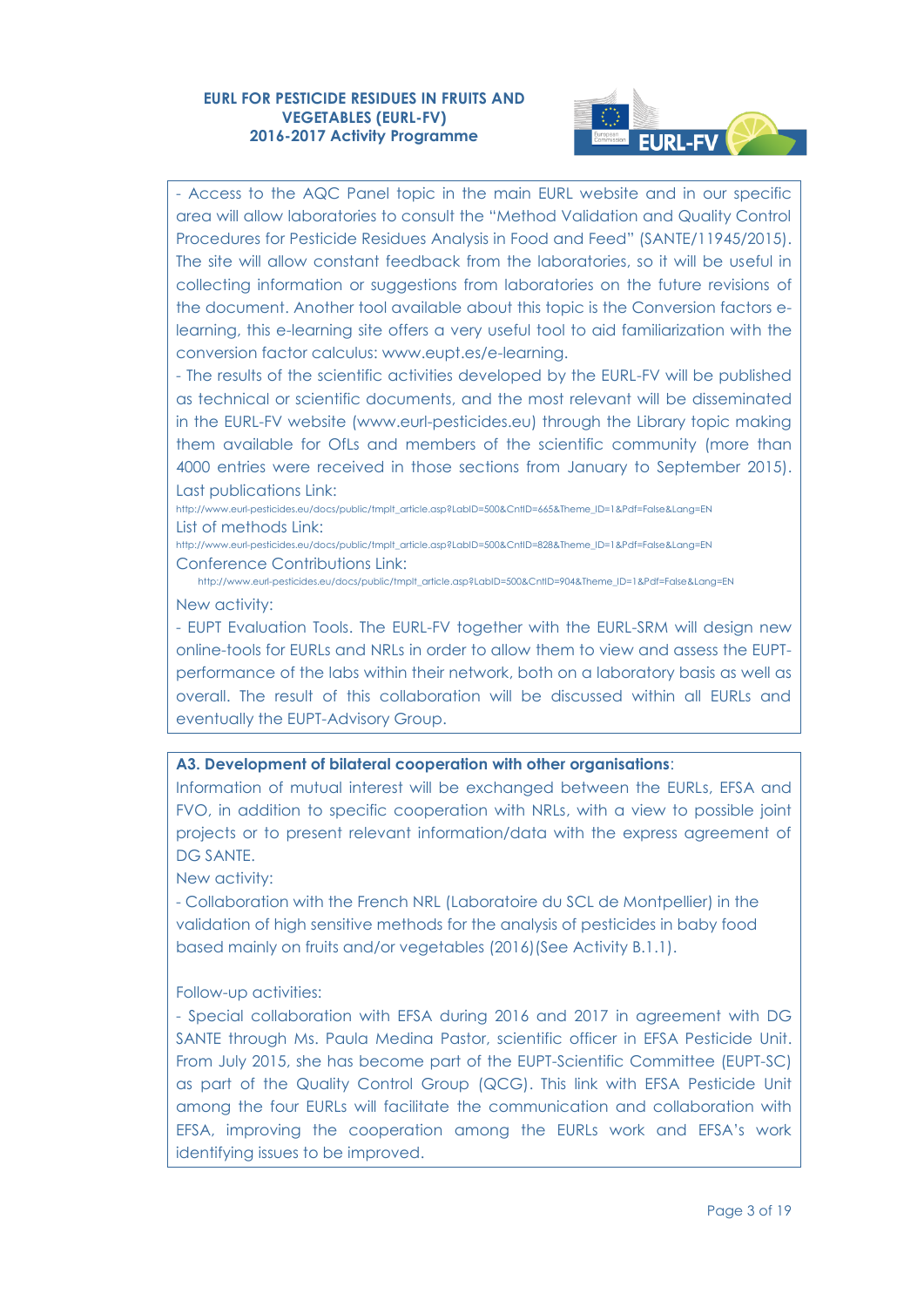

-Cooperation with the IRMM-JRC (Institute for Reference Materials and Measurements-Joint Research Centre) in the evaluation of certified materials of plant origin (2017)

### **A4. Collaboration with the other pesticide residue EURLs.**

Constant collaboration with the other pesticide residue EURLs will be maintained for general management activities and other specific tasks. Additionally, every year the four EURLs will meet in order to discuss specific issues like the EURLs web page, EUPTs or joint workshops. Inter-EURL-meetings in some cases in presence of DG SANTE representatives will be carried out with the aim to discuss, plan, coordinate or evaluate EURL-activities such as the preparation of work programs, EUPTs or web-applications. In certain cases, online-meetings or tele-conferences will be carried out. Date and place of these events will be decided at a later stage.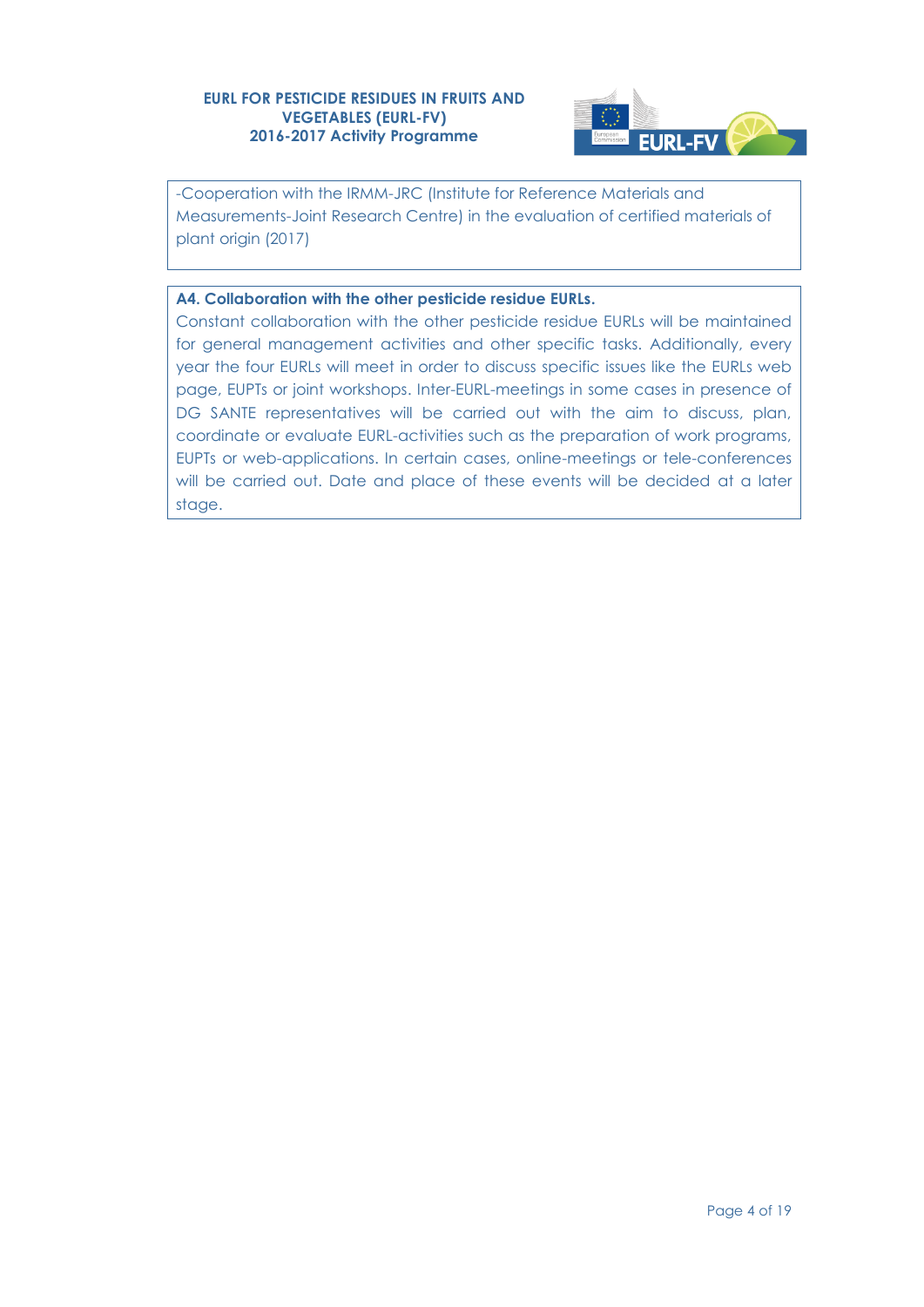

### **B - DEVELOPMENT AND VALIDATION OF ANALYTICAL METHODS**

### **B1. Development of validated procedures (including the use of new instrumentation)**

Important EU OfLs challenges are related to three aspects:

- (i) The challenge of achieving adequate scope. This is evidenced by the EUPT-FV results where around 50% of OfLs typically are in category B (meaning they analyzed less than 90% of the target list).
- (ii) The challenge of improving instrumentation sensitivity as a consequence of difficulties buying highly updated instrumentation.
- (iii)Problems in analyzing "difficult" commodities because of the high number of coextractives obtained by the application of the current validated MRMs.

The development of the new procedures is focused on at least partial improvement of these three challenges.

List of methods link:

[http://www.eurl-pesticides.eu/docs/public/tmplt\\_article.asp?LabID=500&CntID=828&Theme\\_ID=1&Pdf=False&Lang=EN](http://www.eurl-pesticides.eu/docs/public/tmplt_article.asp?LabID=500&CntID=828&Theme_ID=1&Pdf=False&Lang=EN)

Last publications Link:

http://www.eurl-pesticides.eu/docs/public/tmplt\_article.asp?LabID=500&CntID=665&Theme\_ID=1&Pdf=False&Lang=EN

Conference Contributions Link:

http://www.eurl-pesticides.eu/docs/public/tmplt\_article.asp?LabID=500&CntID=904&Theme\_ID=1&Pdf=False&Lang=EN

### **B.1.1 Development of a highly sensitive analytical method for baby food and organic products.**

Ensuring baby food safety is a great concern for the member states, given the vulnerability of such population group. In most of the cases baby food based in fruits and vegetables is produced from organic samples, as the companies want to ensure that the final product is free of pesticides. The control of such low levels of concentrations of pesticide residues requires the use of highly sensitive analytical methodologies. For that reason the EURL-FV will develop a highly sensitive analytical method with limits of quantification below 0.010 mg/kg, including those pesticides in baby food EU legislation (COMMISSION DIRECTIVE 2006/125/EC of 5 December 2006 on processed cereal-based foods and baby foods for infants and young children). Additionally, the method developed will be validated in baby food and organic products.

This activity will be performed during 2016 and 2017.

#### **B.1.2 Development of an accurate mass analytical method using GC-orbitrap.**

The current analytical systems based on Orbitrap analysers are interfaced to liquid chromatography. Very recently, a new system has been developed combining gas chromatography with Orbitrap analyser, providing high mass accuracy at low concentration levels. Because of the novelty of that technology, no analytical methods are available for pesticide residue analysis in fruits and vegetables using GC-orbitrap-MS/MS. The EURL-FV will evaluate the effectiveness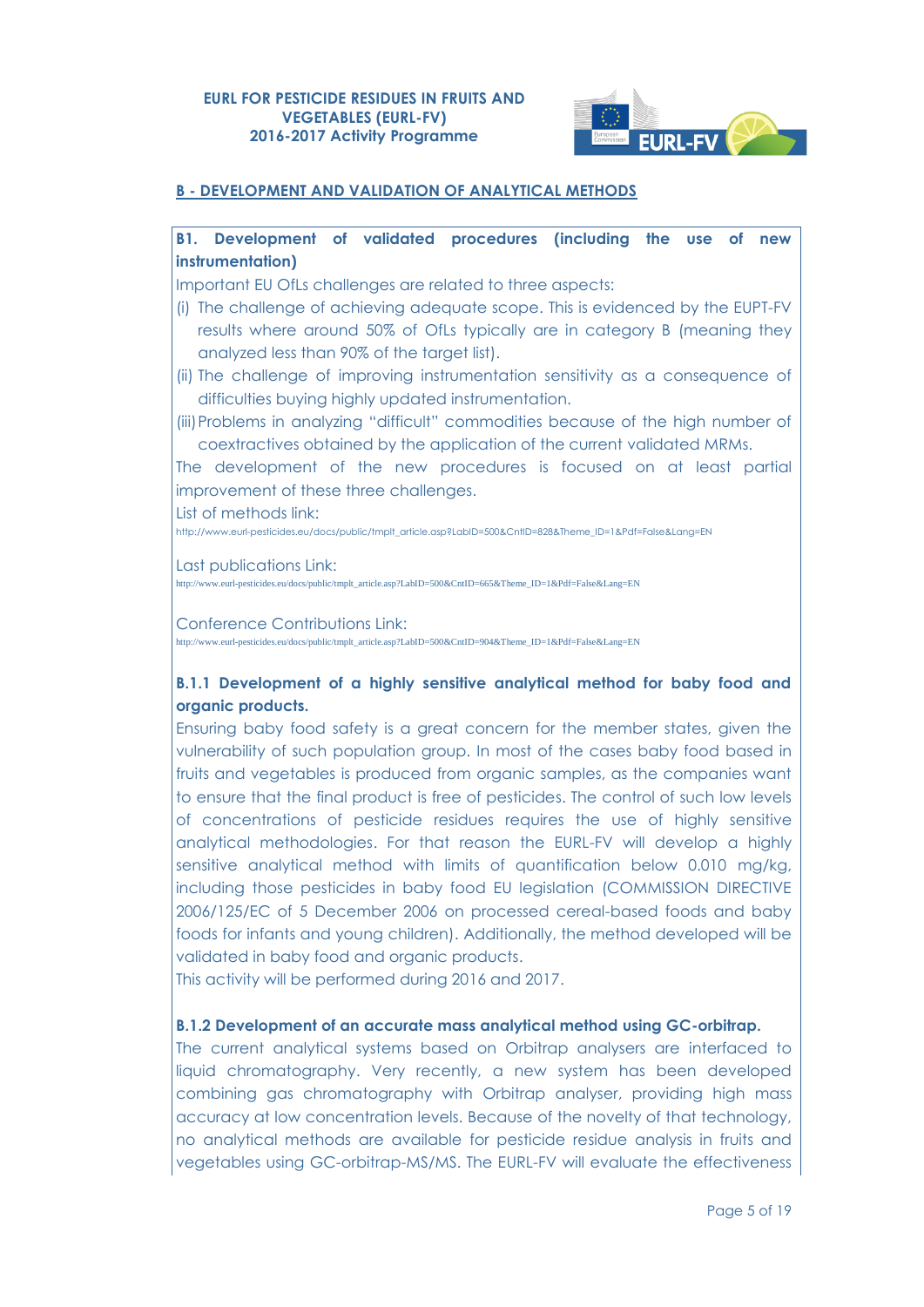

of that technology for the GC amenable pesticides included in the MACP, and will develop and validate a method. This activity will be performed during 2017.

# **B.1.3 Application of accurate mass to the analysis of "difficult" compounds of low molecular weight.**

The analysis of compounds of low molecular weight by mass spectrometry can be challenging as the high specificity provided by the analysis decreases with the molecular weight; and mostly in fruit and vegetable matrices, where a high number of natural components are co-extracted and are potential interferents. In those cases, accurate mass offers a good solution, enabling unambiguous identification of the pesticides analysed. The method will be validated for difficult" compounds of low molecular weight such as phosphonic acid. This activity will be performed during 2016.

# **B.1.4 Development of a MRM method for vegetable oils by both LC-MS/MS and GC-MS/MS.**

Very often extraction methods for vegetable oils are intended for pesticides only amenable by gas chromatography, due to the apolarity of those matrices. However, some polar compounds are also used in the plantations destined for the production of vegetable oils, like dimethoate. Moreover, many laboratories still apply GPC clean-up for oil extraction, which is a long and tedious method that constitutes the bottle-neck of the analytical workflow. The removal of matrix co-extracted components from the extract before analysis is necessary, especially in oily samples, which can damage the analytical systems.

The EURL-FV will develop clean-up methods for vegetable oils as simple as possible, avoiding the use of GPC, in order to facilitate its implementation in the workflow of the majority of the OfLs.

This activity will be performed during 2016.

# **B.1.5 Use of accurate mass analytical methods combining screening with quantitative detection of frequently found pesticides.**

The introduction of new mass spectrometry platforms in the laboratory based on mass spectrometry requires new studies to evaluate pesticide residues in terms of identification and quantification. The combination of accurate mass screening with quantitative detection presents the important advantage of the application to commodities with a high number of co-extractives such as spices, herbs, oily matrices, etc. The EURL-FV in cooperation with the EURL-CF will develop a method based on this new technology, and will validate it in such complex matrices. This activity will be performed during 2017.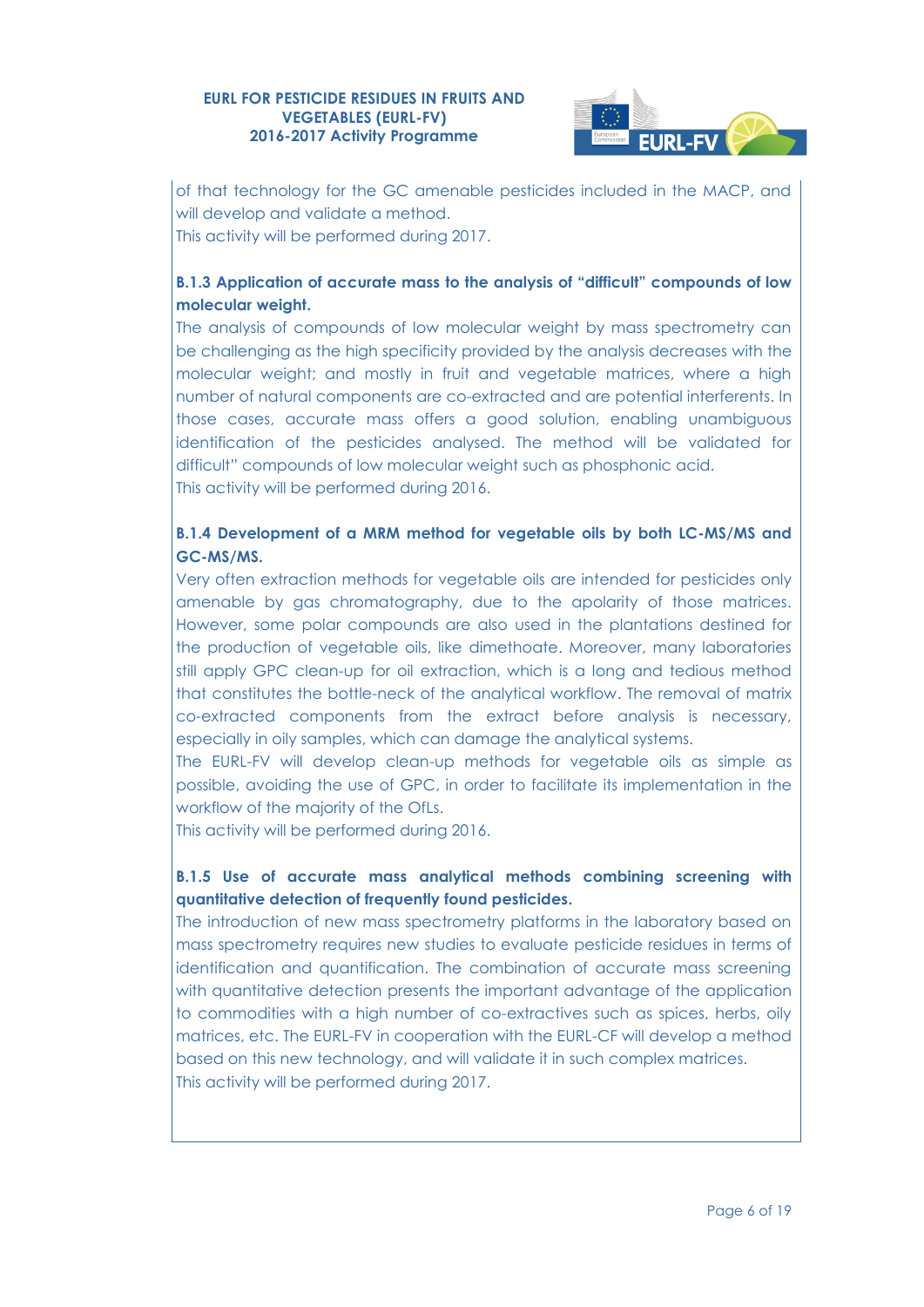

# **B.1.6 Development of a CEN standardised method for liquid chromatography coupled to accurate mass spectrometry**

During 2015 the EURL-FV validated a routine method based on accurate mass using new and highly sensitive QTOF technology. The method was developed and optimized using full-scan spectral acquisition in MS/MS mode. In cooperation with EURL-CF, the method was included in the detection module of the modular QuEChERS CEN standardised method.

During 2016 and 2017 the EURL-FV together with the EURL-CF will extensively work on the full validation of the CEN method, including inter-laboratory validation.

### **B.1.7 Update of the "components map" for typical representative commodities of each commodity group in Document SANTE/11945/2015.**

During 2015 the background of one commodity of each different commodity group of Document SANCO/12571/2013 (High water content, High acid content and high water content, High sugar and low water content, High oil content and very low water content, High oil content and intermediate water content, High starch and/or protein content and low water and fat content, "Difficult or unique commodities", Meat (muscle) and Seafood, Milk and milk products, Eggs, Fat from food of animal origin) was evaluated in cooperation with the EURL-AO and EURL-CF by making use of software programs that extract matrix information from chromatograms achieved with LC-TOF-Equipment. Additionally a components map was developed for each one of those commodities.

In 2016 this database of components maps will be enlarged for typical representative commodities of each commodity group in Document SANTE/11945/201, again in cooperation with the EURL-AO and EURL-CF (they will provide the different extracts and the EURL-FV will analyse and evaluate them). At least 35 matrices will be evaluated, one of each typical representative commodity: Pome fruit, Stone fruit, Other fruit, Alliums , Fruiting vegetables/cucurbits, Brassica vegetables, Leafy vegetables and fresh herbs, Stem and stalk vegetables, Forage/fodder crops, Fresh legume vegetables, Leaves of root and tuber vegetables, Fresh Fungi, Root and tuber vegetables or feed, Citrus fruit, Small fruit and berries, Fruit pomace, Honey, dried fruit, Tree nuts, Oil seeds, Pastes of tree nuts and oil seeds, Oily fruits and products, Dry legume vegetables/pulses, Cereal grain and products thereof, Cereal grain and products thereof, incl. cereal based composite feed, Pulses, Red muscle, White muscle, Offal, Fish, Milk, Cheese, Dairy products, Eggs, Fat from meat, Milk fat)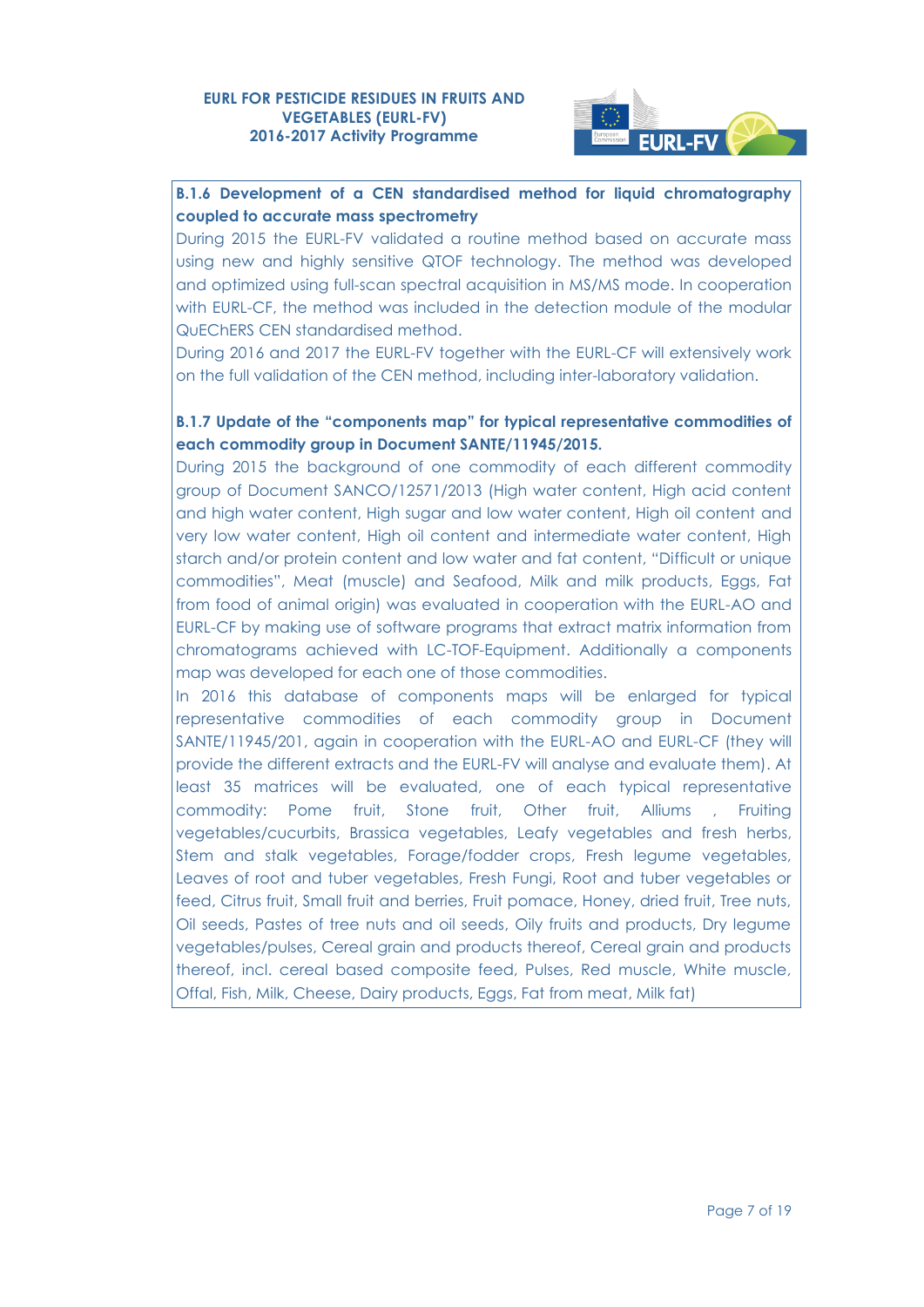

# **B.1.8 Update of the GC-Q-TOF-MS database of exact masses of pesticide fragments in EI mode and development of a GC-Q-TOF-MS database in NCI mode. Validation of the corresponding screening methods.**

GC-Q-TOF-MS is a high resolution technique based on accurate masses. In 2014 a database in electron impact mode was created for 163 pesticides with the exact masses of 1-5 fragments per pesticide. During 2015 the database was updated with 53 new pesticides and their fragments in collaboration with the EURL-CF. Throughout 2016 and 2017 this database will be continuously updated with at least 100 more pesticides and their fragments. The selection of the pesticides will be made in order to cover as many compounds as possible of the EU multiannual control programme. The data will subsequently be uploaded onto the EURL database. Additionally, both databases will be used to develop and validate screening methods based on GC-HRMS, and the information obtained from those methods will be used for the update of the EU-QC-Guidelines. At the end of 2017 it is expected to have a database containing at least 316 pesticides and their fragments.

This activity will be performed during 2016 and 2017.

### **B2. Follow-up of the implementation of the developed methods by the Official Laboratories.**

The EURL-FV will evaluate the number of entries to the web page in the method section (using google statistics tool). In addition, the EURL-FV will contact the OfLs (via a survey) in order to check the degree of implementation of the new methods developed and published - with the aim of learning any possible difficulties found in the implementation process. This information will be very useful for more effective workshop planning (Activity D1).

#### **B3. Publication of technical reports and scientific papers**.

The results of the scientific activities developed by the EURL-FV will be published as technical or scientific documents, depending on the publishing and editorial company. The most relevant will be disseminated in the EURL–FV website [\(www.eurl-pesticides.eu\)](http://www.eurl-pesticides.eu/), through the Library topic making them available for OfLs and members of the scientific community (more than 4000 entries were received in those sections from January to September 2015). The main EURL-FV contributions to international conferences will also be uploaded to the EURL–FV website

- Last publications Link:
- [http://www.eurl-pesticides.eu/docs/public/tmplt\\_article.asp?LabID=500&CntID=665&Theme\\_ID=1&Pdf=False&Lang=EN](http://www.eurl-pesticides.eu/docs/public/tmplt_article.asp?LabID=500&CntID=665&Theme_ID=1&Pdf=False&Lang=EN) - List of methods Link:

[http://www.eurl-pesticides.eu/docs/public/tmplt\\_article.asp?LabID=500&CntID=828&Theme\\_ID=1&Pdf=False&Lang=EN](http://www.eurl-pesticides.eu/docs/public/tmplt_article.asp?LabID=500&CntID=828&Theme_ID=1&Pdf=False&Lang=EN)

- Conference Contributions Link:

[http://www.eurl-pesticides.eu/docs/public/tmplt\\_article.asp?LabID=500&CntID=904&Theme\\_ID=1&Pdf=False&Lang=EN](http://www.eurl-pesticides.eu/docs/public/tmplt_article.asp?LabID=500&CntID=904&Theme_ID=1&Pdf=False&Lang=EN)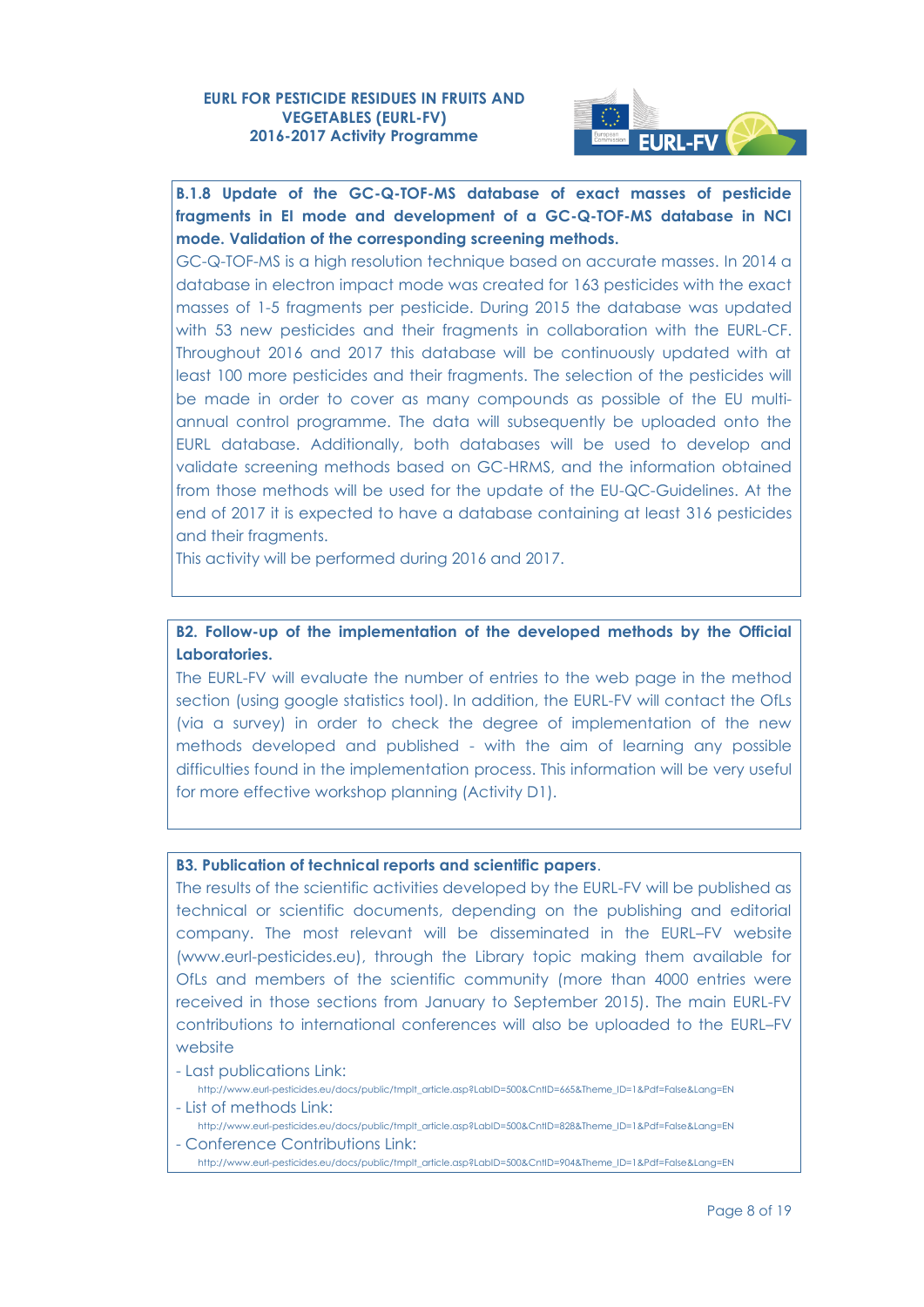

### **C -QUALITY ASSURANCE AND QUALITY CONTROL PROGRAMME, INCLUDING THE ORGANISATION OF PROFICIENCY TESTS AND INTERCOMPARATIVE STUDIES.**

### **C1. Update of EU Guidelines on Quality Control Procedures.**

In order to continue the process of achieving complete harmonisation measures for pesticide residue analysis within the EU, the SANTE document "Analytical quality control and method validation procedures for pesticide residues analysis in food and feed" (SANTE/11945/2015) needs to be revised and updated on continuous basis, especially when difficulties arise.

Therefore, the aim is to carry on with the specific forum (QC Panel) on the EURL-FV website (http://www.eurl-pesticides.eu) to facilitate the discussion and to point out difficulties and improvements on the EU QC Guidelines.

This network will provide interaction among EURLs-NRLs-OfLs. The outcome of the discussion in this specific forum will improve and facilitate further updated revisions of the EU QC Guidelines, to be presented in the joint workshop every two years.

Through the QC Panel the laboratories can ask any question related to the "Analytical quality control and method validation procedures for pesticide residues analysis in food and feed" (Document N° SANTE/11945/2015). The four EURLs will coordinate the answers and will publish them on the website.

Regarding the Quality Control Procedures, the expected activities of the EURL-FV in 2016 and 2017 are:

- To collect changes for the new version, apart than those from the QC Panel, from the Joint Workshops with EURL-SRM organised in Almería in 2016, and of the four EURLs organised in Freiburg in 2017, and from the specific trainings to the NRLs organised in Almería.

- To implement the above mentioned changes. The AQC ADVG together with the four EURLs will meet once in 2016 and twice in 2017 in order to discuss about the possible changes and modifications to the SANTE Guidelines. In 2017 there will be three meetings. The first one will take place during the first semester of 2017, the second one will be organised in combination with the EUPTs ADVG expert meeting and the final meeting will be held in Freiburg prior to the Joint workshop (no budget has been requested for this last one), where the preliminary document will be produced for the final voting of the NRLs, and if it succeeds, after approval by the COM, the new version of the document will be edited at the end of the year 2017.

- To edit and distribute electronically and in hard copy among NRLs and OfLs the new version of SANTE Guidelines: SANTE/XXXX/2017. This work will be in coordination with the other three EURLs.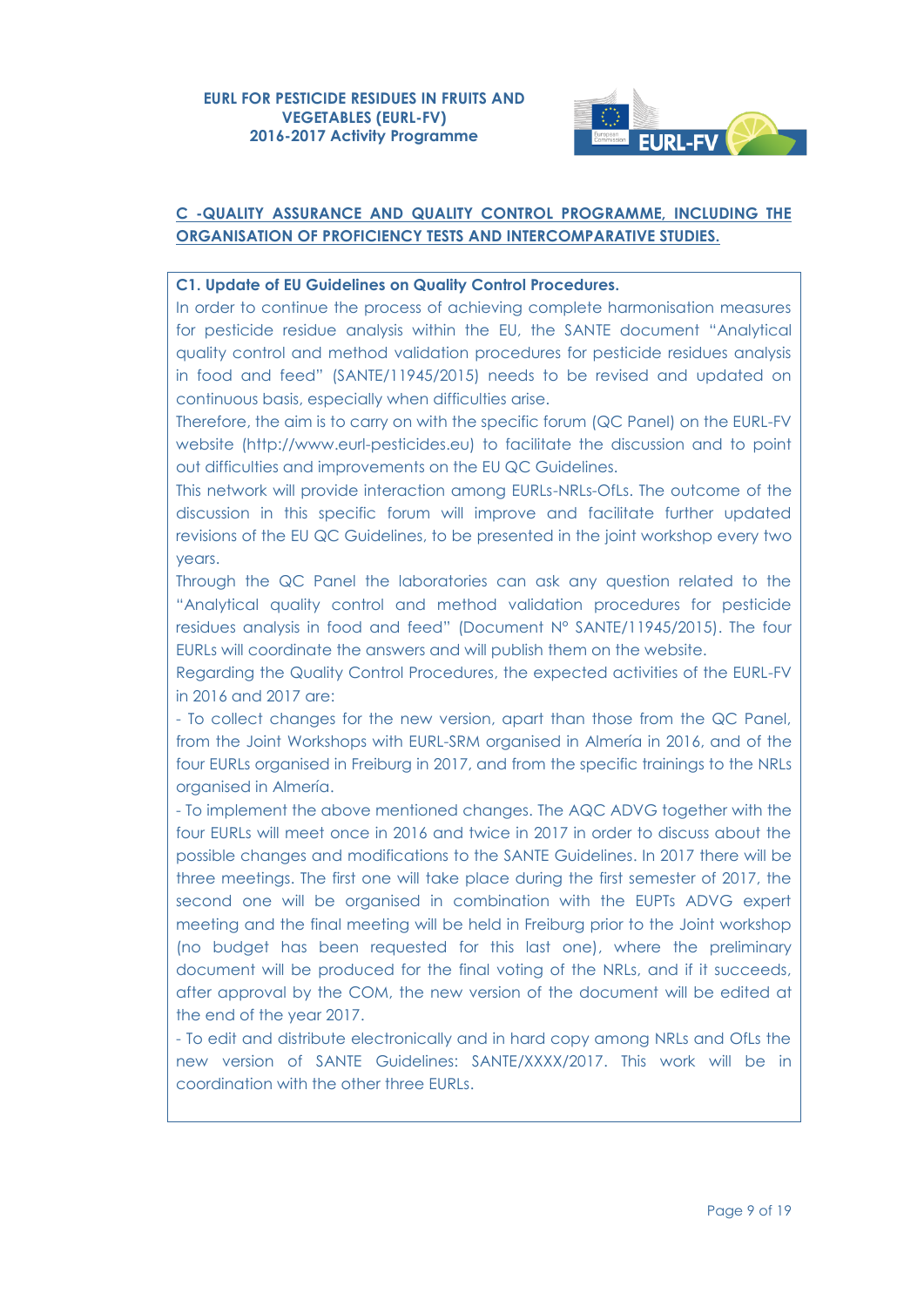

**C2. Organisation and Development of Proficiency Tests and Intercomparative studies**.

**C.2.1 Development and conduction of European Proficiency Test FV-18/FV-19 (EUPT-FV18/EUPT-FV19).**

The EURL European Proficiency Test on fruits and vegetables 18 and 19, in accordance with previous schemes and statements will be open to all OfLs, especially the NRLs of EU Member States. Additionally, laboratories from EFTA countries and other third countries will be invited to participate, so quality assurance can reach them on the basis of the proficiency test. These countries might be invited to take part after FVO mission recommendation and by request of DG SANTE.

This EUPT will be carried out in a way which simulates, as far as possible, the real sample conditions that arrive at a laboratory in its routine work such as: the use of commercial formulations for pesticide treatment; homogeneity of intra-samples and the consideration of all classes/types of compounds. In order to facilitate analytical performance control to the laboratories, a "blank" sample will be provided in each EUPT.

The commodity used for the test materials of these EUPT FV18 and EUPT-FV19 will be chosen in the EUPT Panel meetings that will take place in 2016 and 2017. The test material will contain incurred pesticides. The whole organisation of the EUPT will be very similar to that of previous EUPTs performed by the EURL-FV. This Proficiency Test will be based on the Quality Control Norm ISO/IEC 17043: Conformity assessment - General requirements for proficiency testing.

The process of the development of the EUPT involves the following steps:

#### **- Contact with the participants.**

All the information about these EUPTs will appear in the Proficiency Test Topic inside the common EURL webpage and in our area and all the forms will be available through this specific webpage [\(www.eupt.es\)](http://www.eupt.es/) using a username and a password for each one of the participating laboratories.

#### **- Production of the matrix.**

The matrix intended for the test material will be grown in a dedicated green house subcontracted with that purpose.

The green house will be divided in two separate areas, to cultivate matrix free of pesticides and treated matrix with the selected pesticides.

The crop will be at least 600 kg of matrix in total.

### **- Concentration Level tests.**

Different concentration test levels are performed in small amounts of matrix in order to assess the required concentration levels.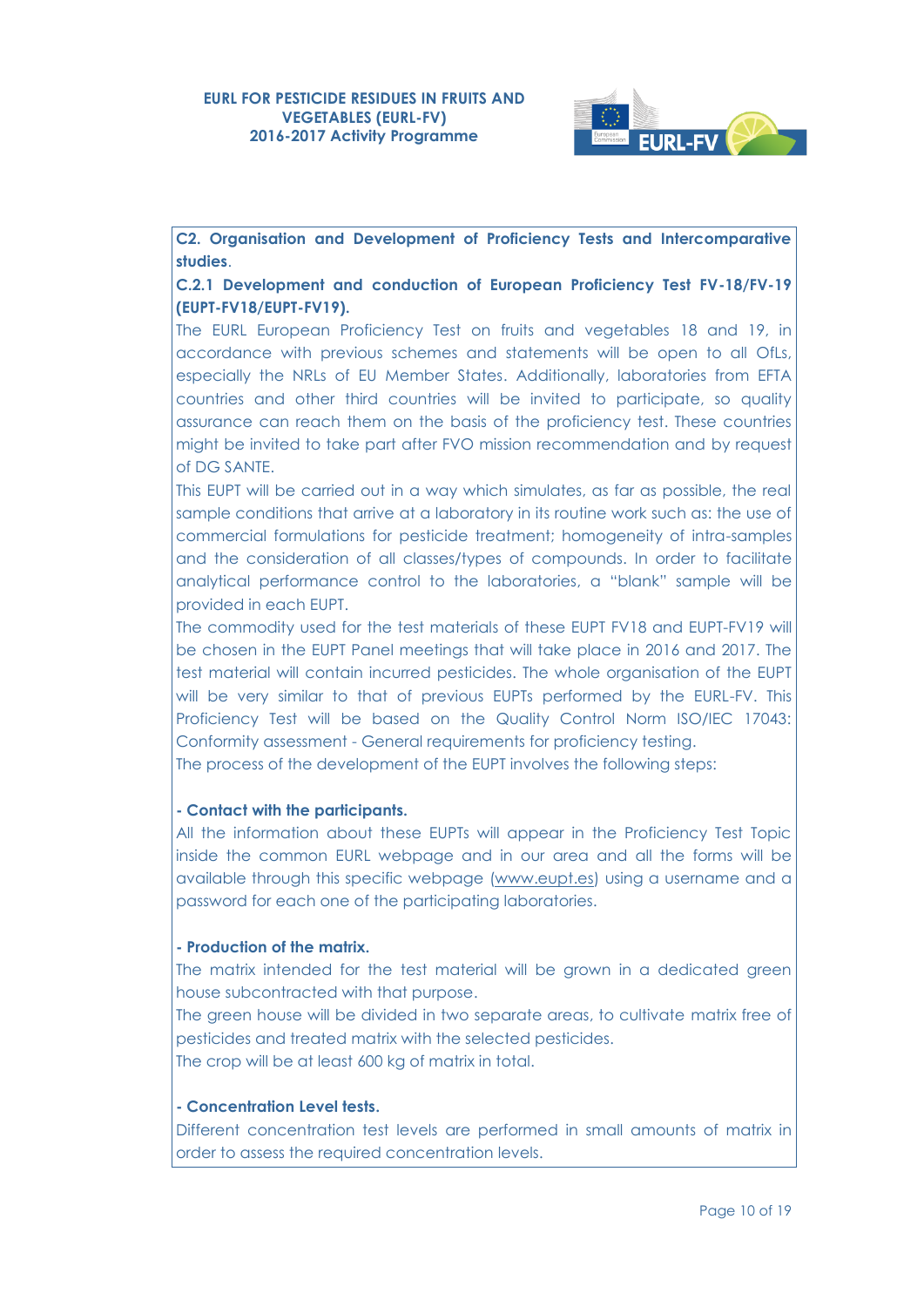

#### **- Preparation of the proficiency test material (both blank and spiked samples).**

The organising staff will prepare approximately 200 Kg of homogeneous proficiency test items, treated with the selected incurred pesticides. The proficiency test material is cut into small pieces. This improves the next step which is freezing, using liquid nitrogen, to avoid degradation of the pesticides. It is vital that the cold chain is not broken from this point until the reception of the sample by the laboratory and subsequent analysis.

Once the matrix is completely frozen, it is chopped using a mincer until it becomes powder. After everything has been minced, it is placed in a big homogenising container where it continues to be mixed for 1 hour. Once the hour has elapsed, the mixture is sub-sampled into polyethylene bottles that have been coded. Security screw caps are placed on top and once the bottles are cleaned, they are stored in freezers at -20ºC prior to shipment.

The blank proficiency test items are prepared, too, in the same way with another 200 Kg of matrix, this time untreated.

#### **- Homogeneity and Stability tests.**

Ten of the bottles containing the test material will be chosen randomly, and analysed to check for homogeneity. The test material will be stored frozen (–20ºC) prior to shipment to participants. Two bottles, again chosen randomly, will be analysed over a period of time to confirm the stability of the pesticides in the test material (firstly, when the test materials are shipped, then a few days after the receipt deadline for participants´ results). There will be one further analysis during this period reproducing the sample shipment i.e. maintaining the sample at room temperature for a few days to see if there is degradation of any of the pesticides present in the test material. These results will not be included in the proficiency test's statistical analysis. The aim is solely to check pesticide stability during the shipping process and over the duration of the proficiency test.

#### **- Shipment to participants.**

Up to 300 g aliquots of test and blank samples will be distributed to each participant that has been accepted to participate in the test, without any information about the residue type or level present in the sample. These samples are sent to the participants by courier packed in dry ice inside special boxes.

#### **- Reception of results.**

Once the laboratory has analysed the test material and is ready to submit their data, they must enter their results by accessing the restricted area on the EURL – FV web site: [www.eupt.es](http://www.eupt.es/) (see activity A.2).

### **- Statistical treatment of the results.**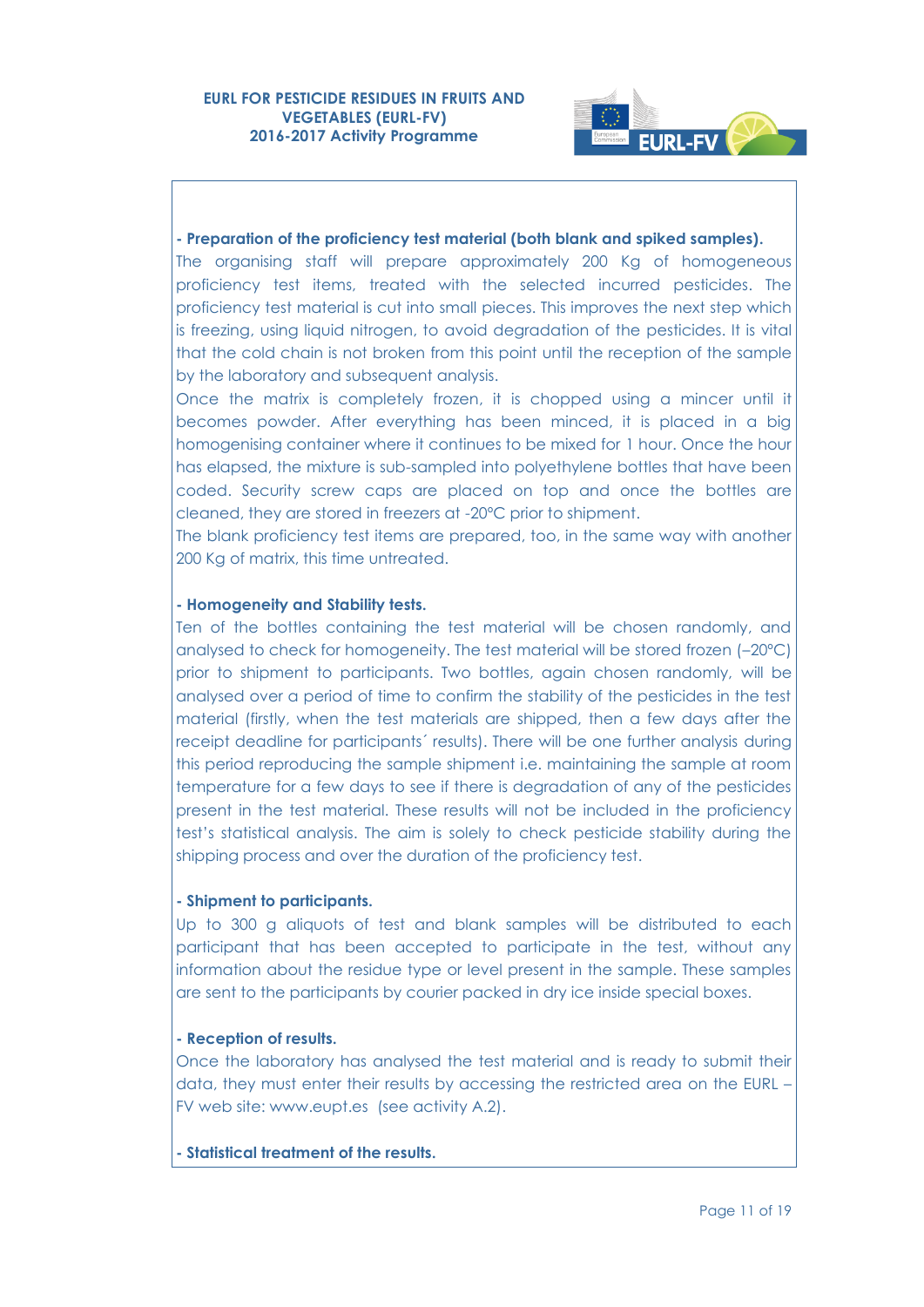

The results provided by the laboratories are treated and assessed (estimation of the true concentration, Standard deviation of the assigned value, individual zscores and combined z-scores calculations etc...) and are included in the Final report. Both the advisory group (ADVG) and Quality Control Group (QCG) will support the EURL-FV in all evaluation steps and as a guarantee of transparency.

### **- Final report and Certificates of participation.**

The EURLs will publish a preliminary report, containing tentative assigned values and z-score values for all pesticides present in the test sample, within 2 months of the deadline for results submission. In addition, this preliminary report will be presented in a specific webinar.

The Final Report will be published after the EUPT-Panel has discussed the results. Along with the Final Report, the EURL Organiser will deliver an official Certificate of Participation to each participating laboratory with the z-score achieved for each pesticide and the combined z-scores calculated (if any) together with the classification into Category A and B.

Participants will be able to follow the exercise in real time and receive documents and instructions through the specific section of the EURL website (see activity A2). Each participant will receive a detailed electronic report, which will allow the laboratories to interpret their results and to identify possible sources of procedural errors. EUPTs-FV hard copies for each OfLs will be subcontracted.

A final report summarising the scope, results, data treatment and additional information of the methods used will be prepared and made available to every participant laboratory.

Additionally, a critical evaluation on a laboratory-basis and on a country-basis will be prepared and made available to the DG SANTE in the shortest time possible after completing the last stage of the exercise, if they so request it.

The progress made by the NRLs or OfLs will be evaluated, and in those cases where evidence of no advance is found, the EURL-FV will carry out appropriate follow-up following the underperformance criteria agreed by DG SANTE.

# **C.2.2 EU Intercomparative Study on Mass Spectrometry Screening Methods 08 and 09 (EUPT-FV-SM08/EUPT-FV-SM09).**

The aim of these intercomparative studies is to promote the rapid screening of a large number of pesticide residues in the EU control laboratories over a very short period of time (72 h). In this way, the scope of the methods in screening mode could reach 500-700 compounds in a rapid inexpensive way. This information supports OfLs in checking their performance in these situations. It allows the EURL to identify the large scope laboratories ("scouting laboratories"). This activity is well accepted by OfLs as can be confirmed by the increasing participation (more than 60 EU OfLs) in previous rounds.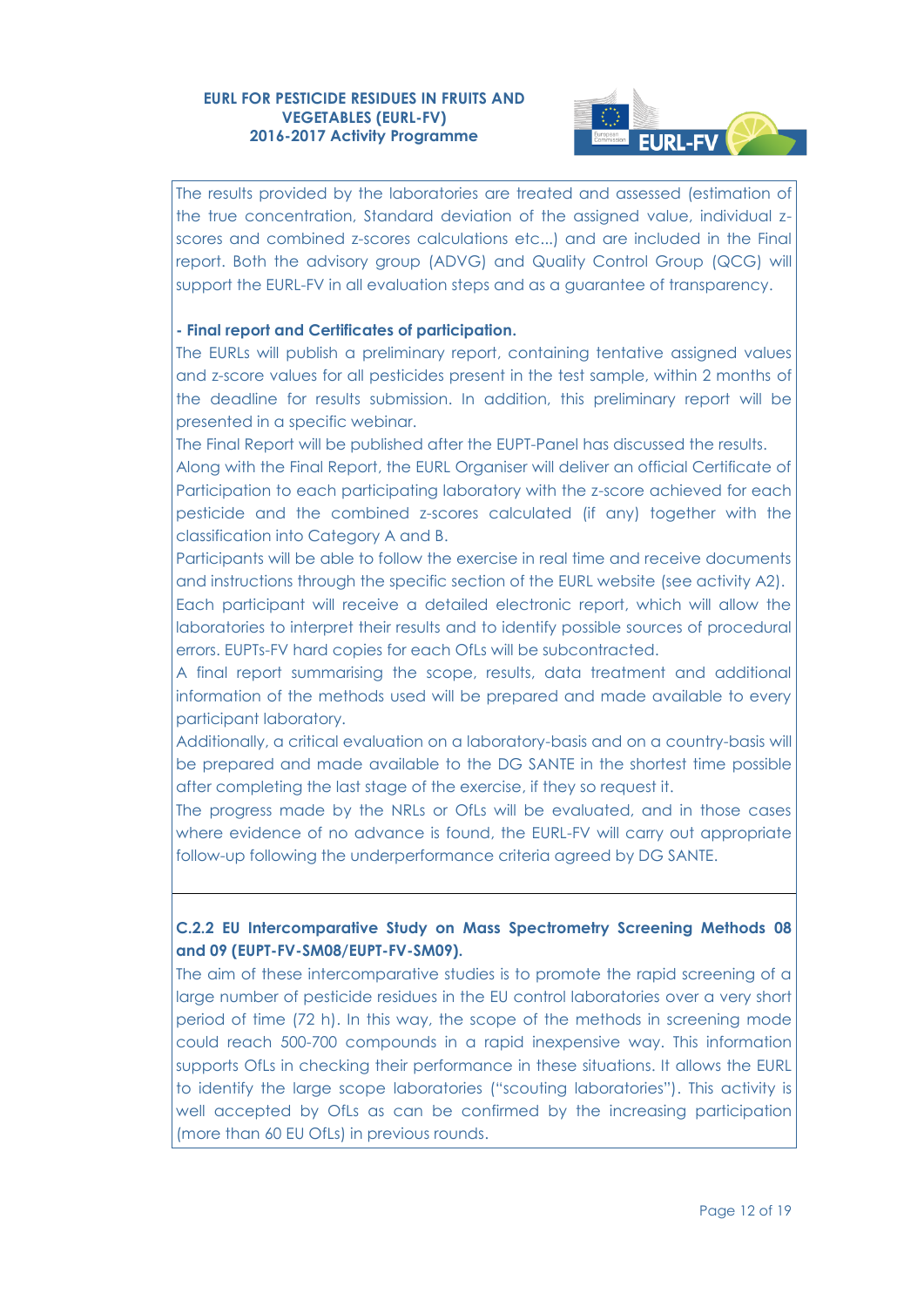

Participation in this PT remains on a voluntary basis; nevertheless, all NRLs and OfLs involved in the determination of pesticide residues in fruit and vegetables for the EU-coordinated monitoring programme, or for their own national programmes and third countries will be invited to take part.

All the information about this EUPT will appear in the Proficiency Test Topic inside the common EURL webpage and in our area, and all the forms will be available through this specific webpage [\(www.eupt-sm.com\)](http://www.eupt-sm.com/) using a username and a password for each one of the participating laboratories.

This intercomparative test, already conducted over the last seven years, will be based on the delivery of a matrix treated with around 10-20 pesticides. In this case the laboratories will not receive a fixed target list of pesticides, so they will have to analyse the sample in full-scan mode by LC-TOF-MSD, GC-Q-MSD or GC-TOF-MSD systems, for example, or using any other procedure that they may have. The commodities used for the test materials in 2016 and 2017 will be chosen in the corresponding EUPT Panel meetings. The commodities and the sample treatment will be the same as the one employed for EUPT-FV-18 and 19 but with spiked pesticides instead of incurred. These Proficiency Tests will be based on Quality Control Norm ISO/IEC 17043: Conformity assessment - General requirements for proficiency testing.

After sending the treated sample to the participants for analysis, the laboratory has to submit the results in a short period of time after the reception of the samples (72 hours). The aim of these PTs is to check if screening methods are run rapidly and efficiently on a routine basis by the laboratories.

A final report summarising the scope, results, data treatment and additional information of the methods used will be prepared and made available to every participant laboratory.

### **C.2.3 EU Intercomparative Study on special commodities (baby food, herbs, spices, etc).**

In order to offer the NRLs and OfLs the possibility to test their methods with special commodities and evaluate their performance with regard to those commodities, the EURL-FV will organise an intercomparative study on special commodities such as baby food, herbs, spices, etc.

Those intercomparative studies will be carried out in a way which simulates, as far as possible, the real sample conditions that arrive at a laboratory in its routine work. The sample sent to the laboratories for analysis of the present pesticides using their multiresidue methods will contain at least five pesticides considering the interest in having GC and LC-amenable residues in the selected sample.

Participation in this intercomparative study will be on a voluntary basis; nevertheless, all NRLs and OfLs involved in the determination of pesticide residues in fruit and vegetables and third countries will be invited to take part.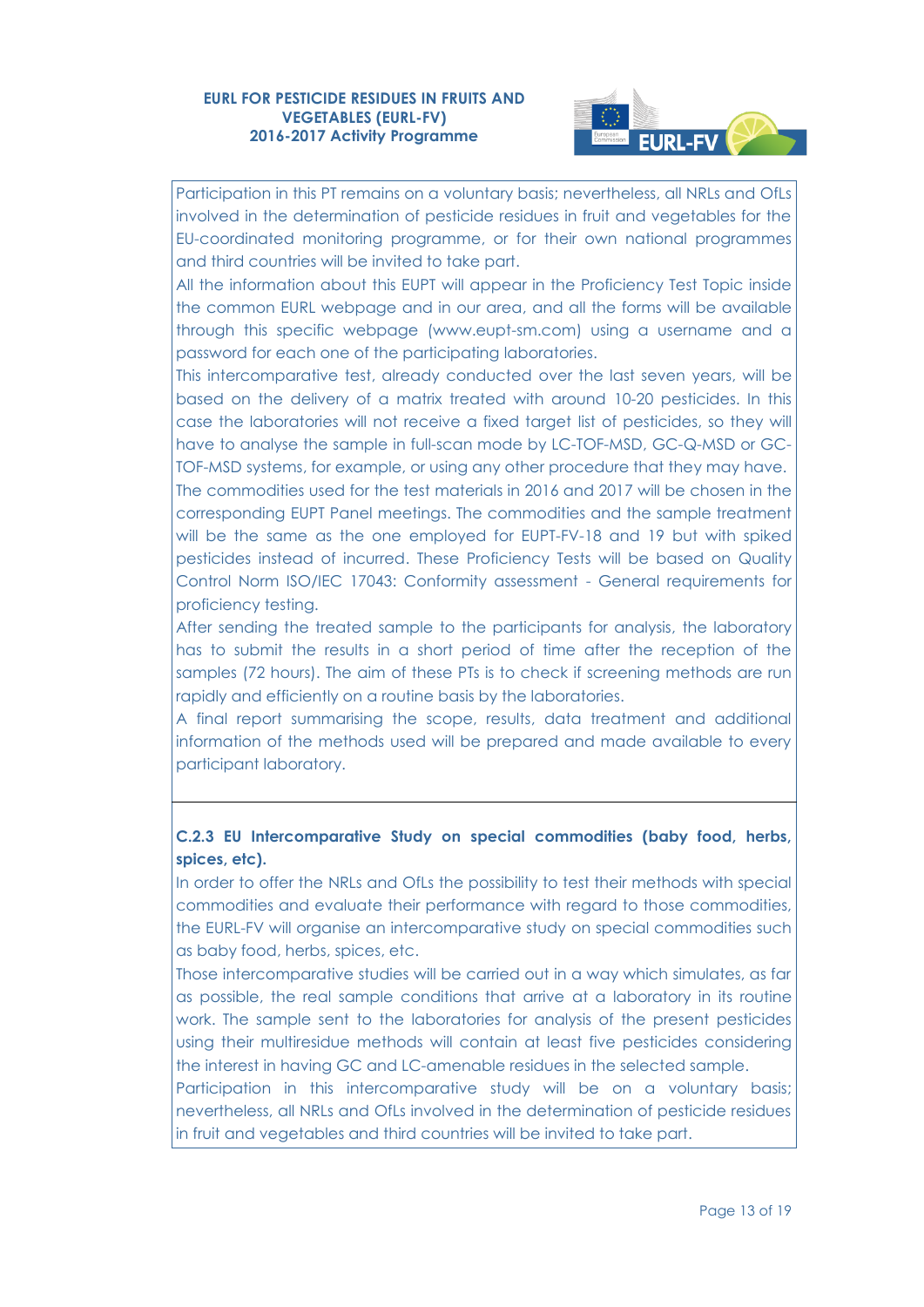

Participants will be able to follow the exercise in real time and receive documents and instructions via the specific section in the Proficiency Test Topic, inside the common EURL webpage and in our area (see activity A2).

A final report summarising the scope, results, data treatment and additional information of the methods used will be prepared and made available to every participant laboratory, so each participant will receive a detailed electronic report, allowing laboratories to interpret their results and also to identify possible sources of procedural errors.

Additionally, a critical evaluation on a laboratory-basis and on a country-basis will be prepared and made available to the NRLs and the DG SANTE in the shortest time possible after completing the last stage of the exercise, if they so request it.

The entire organisation of the intercomparative study will be very similar to that of previous EUPTs performed by the EURL-FV.

These intercomparative studies will be based on the Quality Control Norm ISO/IEC 17043: Conformity assessment - General requirements for proficiency testing.

# **C.2.4 Ring Test of certified standard solution of EUPT-FV18 and EUPT-FV19 (EU-RT-FV18/19).**

One important part of the EUPTs is to detect the possible sources of error in the results. In many cases, bad quantification is a consequence of the quality of the working standard solutions of the laboratories. In order to clarify that we will offer the EUPT-FV18 and FV19 participants (with preference to those who have obtained unsatisfactory results) certified standard solutions so they can check the quality of the working solutions used in their laboratories. A ring test will be organised in the same way as for EU-RT-FV17 (The certified standard solution will be delivered in ampoules by courier with a simple protocol on how to perform the analysis).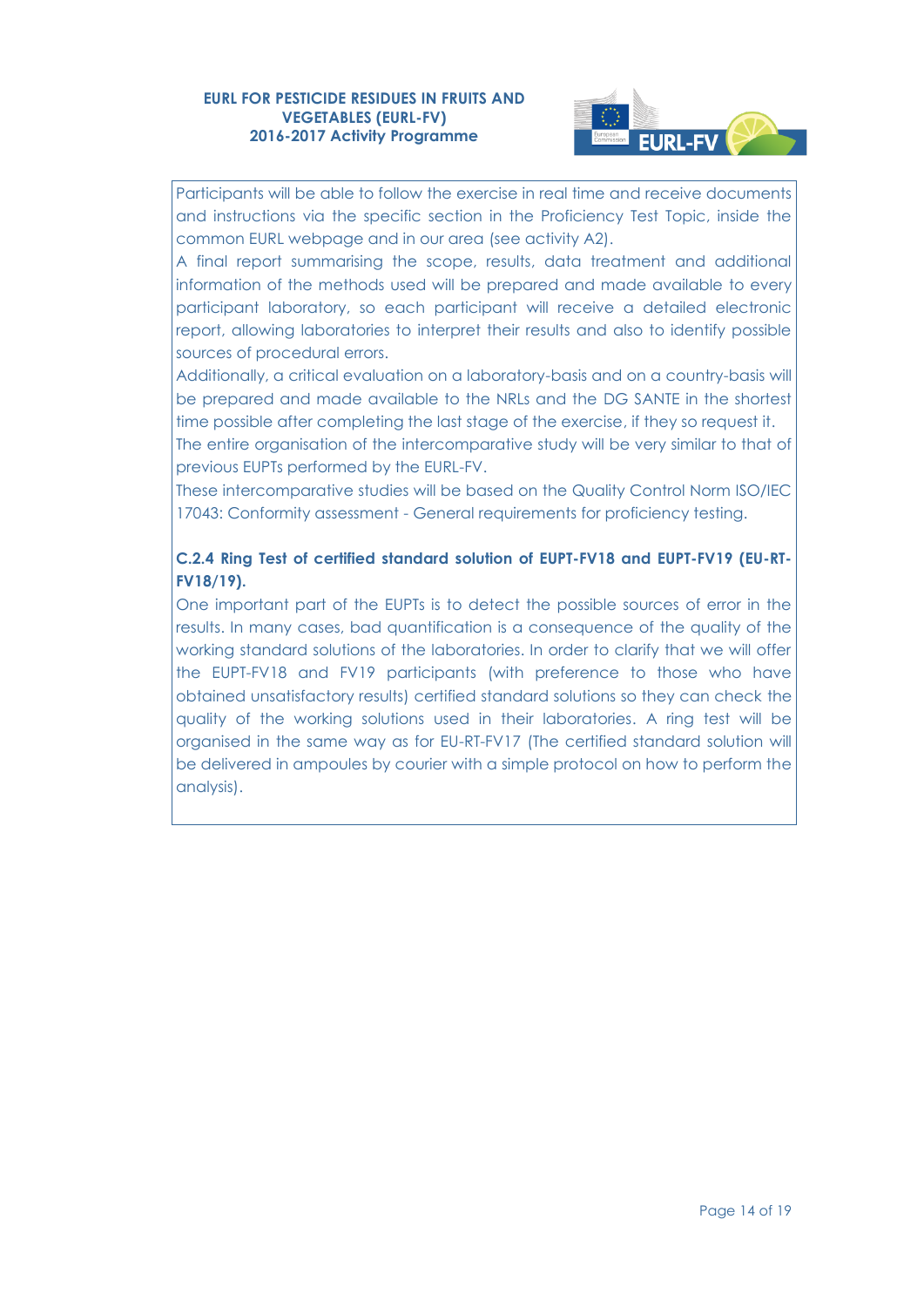

## **D - TECHNICAL AND SCIENTIFIC SUPPORT TO DG SANTE, EU MEMBER STATES AND THIRD COUNTRIES INCLUDING THE ORGANISATION OF COURSES AND WORKSHOPS.**

**D1. Workshops for Pesticide Residues.**

**D.1.1 Joint EURL/NRLs-FV-SRM Workshop 2016 for Pesticide Residues in Fruits and Vegetables.**

In 2016, the annual EURL/NRLs-FV workshop will be celebrated together with the EURL-SRM in Almería, Spain, and organised by EURL-FV. The workshop will be held over two days and will consist of technical and scientific communications and round tables. Extensive interaction with all NRLs that will attend will be the main objective. Attention will also be paid to the evaluation of the EUPT results and their relation with the various analytical methods applied by the NRLs and OfLs establishing actions for improvement.

#### **D.1.2 Joint EURL-SRM/FV/CF/AO Workshop 2017 for Pesticide Residues.**

A joint workshop of the four EURLs will be held in Freiburg, Germany, in 2017, organised by EURL-AO. The workshop will have a duration of two to three days and will consist of technical and scientific communications and round tables. Extensive interaction with all NRLs that will attend will be the main objective. Attention will also be paid to the evaluation of the EUPT results and their relation with the various analytical methods applied by the NRLs and OfLs establishing actions for improvement.

Link workshop overview: [http://www.eurl-pesticides.eu/docs/public/tmplt\\_article.asp?LabID=100&CntID=795&Lang=EN](http://www.eurl-pesticides.eu/docs/public/tmplt_article.asp?LabID=100&CntID=795&Lang=EN)

#### **D2. Advisory Group Expert Meeting**

As an horizontal task in cooperation with EURL-SRM, EURL-CF and EURL-AO, the members of the scientific group (ADVG) will meet with the four EURL heads of staff once a year, at the end of all the EUPTs (in both 2016 and 2017). The ADVG is made up of eight scientific experts from various EU countries and has the task of supervising the Proficiency Tests, the statistical data treatment and the performance criteria related to the topic as well as new updating of the EU QC Guidelines.

The Quality control group (QCG) consists of two scientific experts from the ADVG, independent from the laboratory work, who will be in charge of deciding, together with the EURL-FV head of staff, the pesticides and concentrations used to treat the EUPT-FV samples. The QCG will meet with the EURL-FV head of staff twice a year. One of these meetings will be together with the ADVG Workshop; the other will be a computer-assisted virtual meeting.

The budget for these ADVG meetings will only include eight external experts; the EURLs will budgetise these meetings as "missions" of their own budget.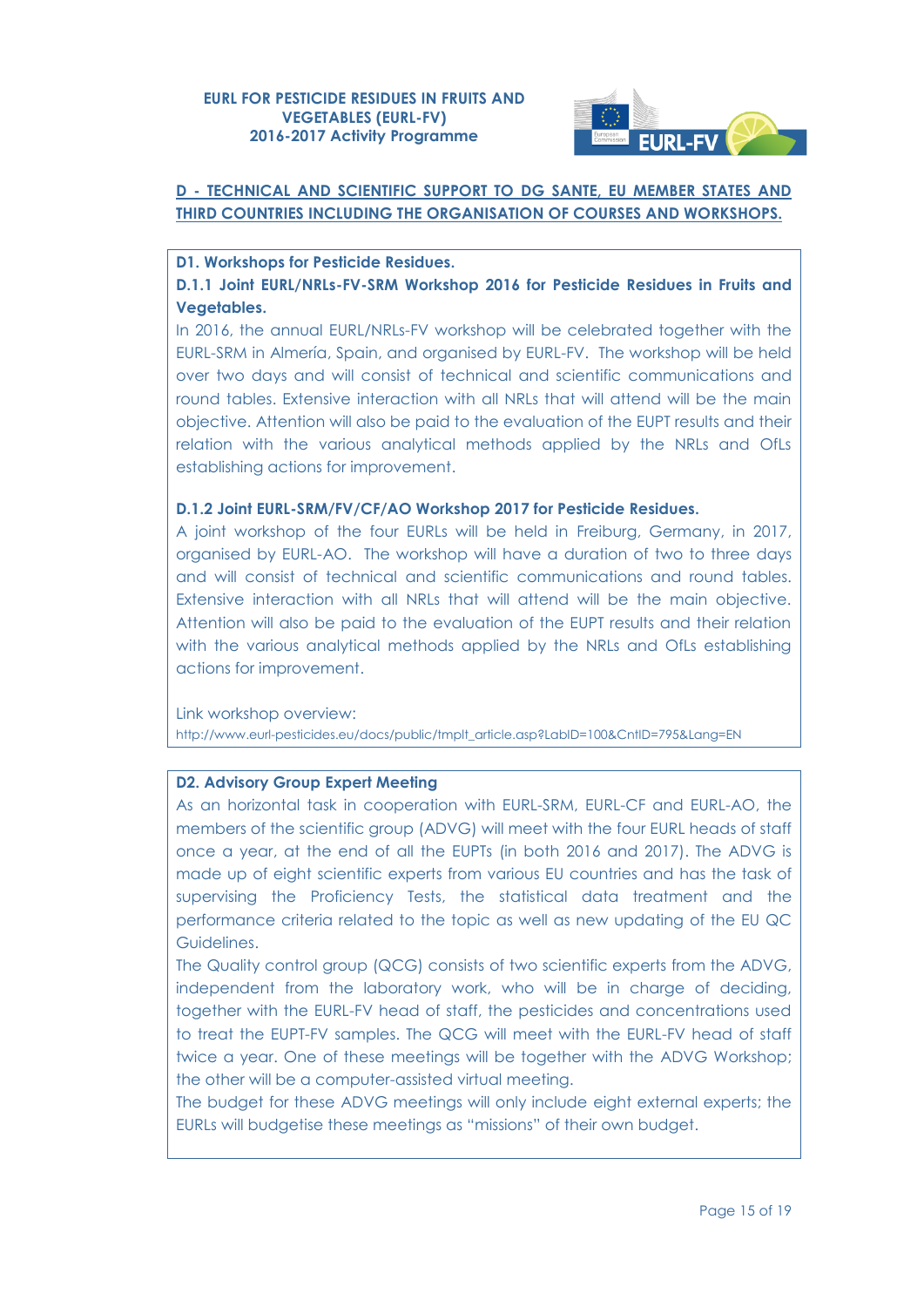

# **D3. Technical assistance to DG SANTE.**

### **D.3.1. Support to COM and EFSA**

Technical and scientific support to the Commission will be provided when requested. Constant communication will be established via e-mail, phone calls or meetings. Whenever the need arises, technical advice will be provided to the DG SANTE upon request. These activities will include:

- Involvement in the EFSA residue evaluation process on behalf of the European Commission by giving opinions and advice, especially regarding residue definition and post registration analytical methods. In the case of new substances it is estimated to carry out experimental analytical work with up to five substances if requested by the DG SANTE.

- Horizontal task with the four EURLs and coordinated by the EURL-SRM and EURL-CF to give scientific support to the Commission as regards complex residue definitions or other analytical parameters such as LOQs for Art. 12 of Regulation (EC) No 396/2005 proposals.

- Horizontal task with the four EURLs in the conduction of a survey on analytical capabilities of the OfLs for the substances in chapter 4 of the monitoring working document.

- Establishment of a database connecting pesticides and information about available methods for their analysis. This task will be performed together with the EURLs CF, AO and SRM.

- Attendance to the Standing Committee (SCFCAH) as the DG SANTE requests (This activity will be considered as a mission).

- If the Food and Veterinary Office (FVO) so request it, the EURL will accompany the FVO inspectors in the audit visits giving technical support as a "national expert".

# **D.3.2. Assistance to COM in drawing up the coordinated multiannual control programme of the Union.**

Assistance to the European Commission will continue regarding the selection of the number of analyses, commodities and pesticide lists to be monitored by the Member States in agreement with *COMMISSION IMPLEMENTING REGULATION (EU) 2015/595 of 15 April 2015 concerning a coordinated multiannual control programme of the Union for 2016, 2017 and 2018 to ensure compliance with maximum residue levels of pesticides and to assess the consumer exposure to pesticide residues in and on food of plant and animal origin*. Furthermore, this assistance will also be related to the criteria in updating the list of compounds to carry out the EU multiannual control programme and will be linked to previous tasks (B and C).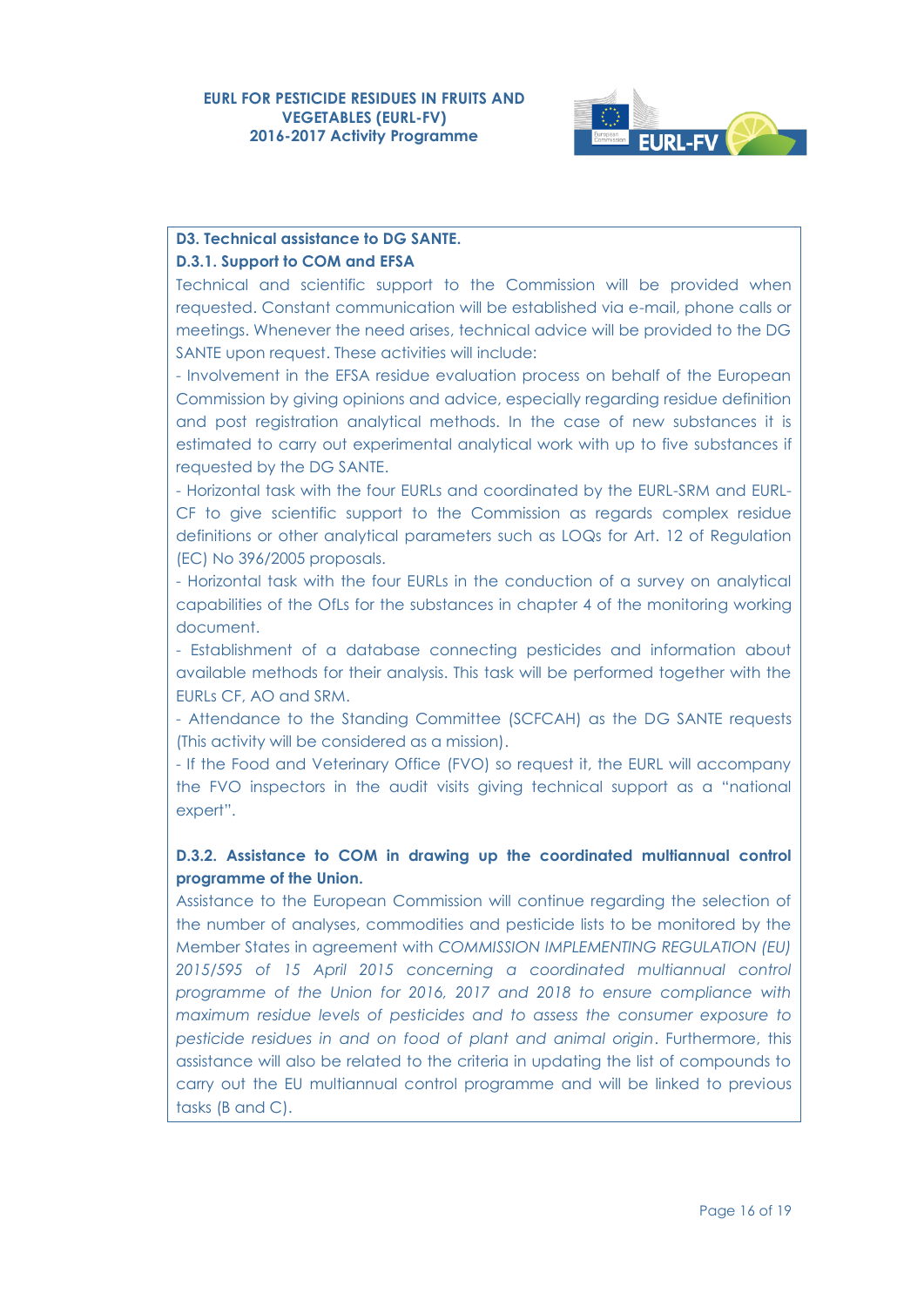

#### **D4. Training for the NRLs.**

The EURL-FV will support the NRLs with technical "lab activities". This technical assistance will consist on the selection of a limited group of NRLs (between 4 and 8) to develop technical training of 1-2 days duration at the EURL-FV laboratory (Almería, Spain). In 2016 the training will be focused on baby food analysis, with special emphasis on the validation of the pesticides included in the baby food Commission Directive 2006/141/EC at the levels set by the directive or lower, including specific strategies in order to achieve such low levels.

In 2017 the training course will be devoted to accurate mass spectrometry techniques, their application to screening methods and validation procedures, and will be organised jointly with EURL-CF. Each EURL will invite up to four NRLs from their NRL-network. The training course will also aim to introduce modifications in the SANTE document as regard the identification and validation procedures for accurate mass spectrometry.

In addition to this, the EURL-FV will visit one NRL each year. The countries to be visited will be specified at a later stage in consultation with DG SANTE. (This subactivities will be considered as missions).

#### **D5. Assistance to Third Countries.**

This task will promote the international networking and dissemination of information and activities from the EURL-FV, especially in countries with intensive European export-import relationships. This assistance will be supported by, at least, constant communication via e-mail and telephone. Selected third countries will be invited to participate in the workshops and training courses as well as to visit the laboratories in relevant cases. Important information for selection of laboratories to participate in EUPT will come from FVO as a consequence of their inspections.

#### **D6. Webinars**

The EURL-FV in collaboration with EURL-AO/CF/SRM, will conduct webinars with the aim of disseminating information to the NRLs and some OfLs in a cost effective but still interactive way. During 2016 and 2017, the EURL-FV will organize at least six webinars, being the main relevant topics activities related to the Work Programme 2016 and 2017, such as the results of the EUPT-FV18/19, EUPT-FV-SM08/9, EUPT-FV-SpecialCommoditiy1/2 or EU-RT-FV18/9. These webinars will be coordinated by the EURL-FV and will be especially focused on dissemination of PT results and the main analytical methods developed. Virtual conference services of these activities will be subcontracted.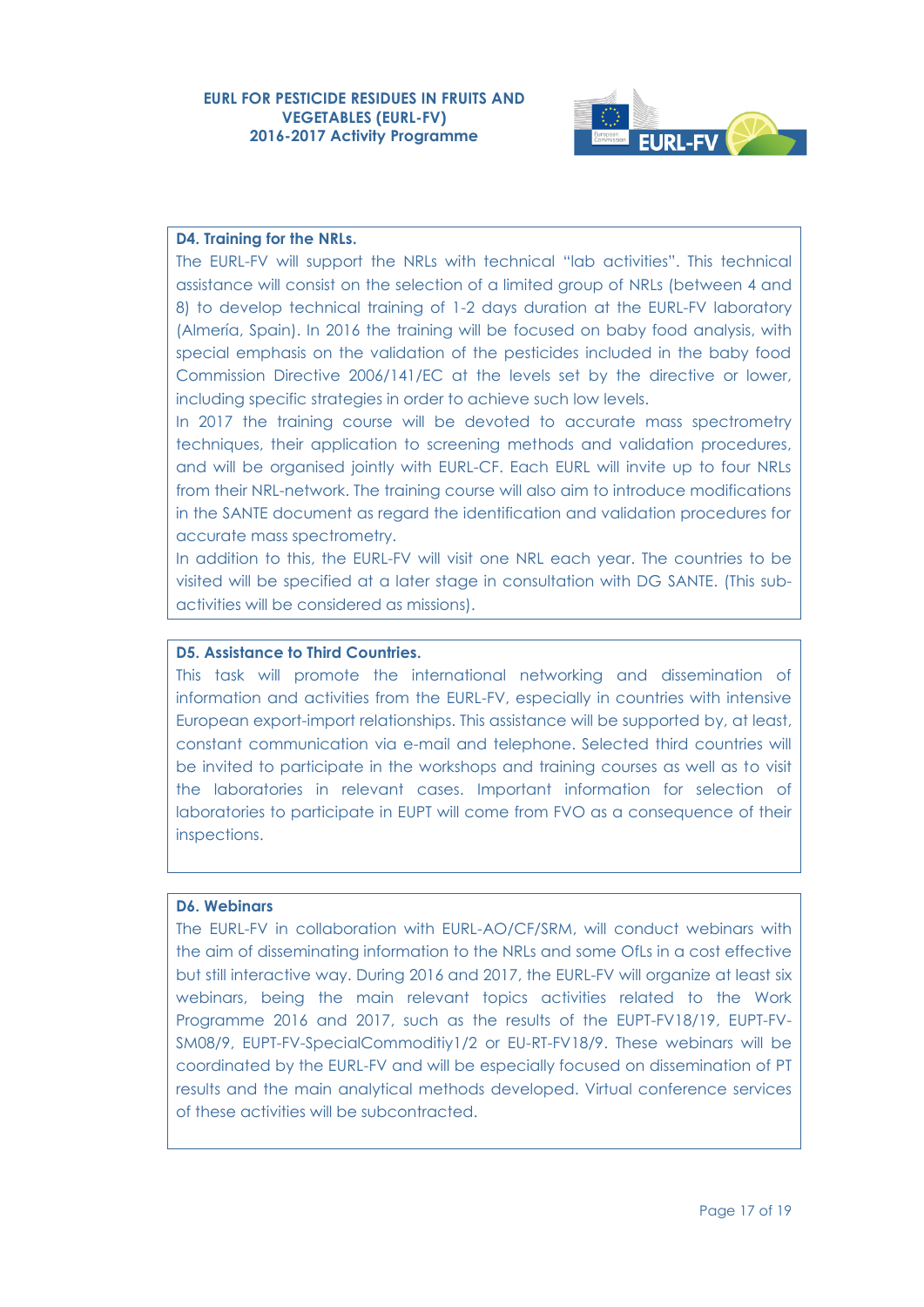

### **D7. Arbitration in the event of litigation**

In the case of disputes involving EU Member States, as well as non-EU countries, the EURL-FV counts on highly-qualified personnel available for emergency situations occurring within the European Union, thus being ready to provide its assistance and arbitration within the field of its competence: in particular, to analyse controversial samples for those residues under its mandate in the relevant matrices. These analyses will be performed in the EURL-FV laboratory in the shortest period of time after receiving the sample (< 2 days).